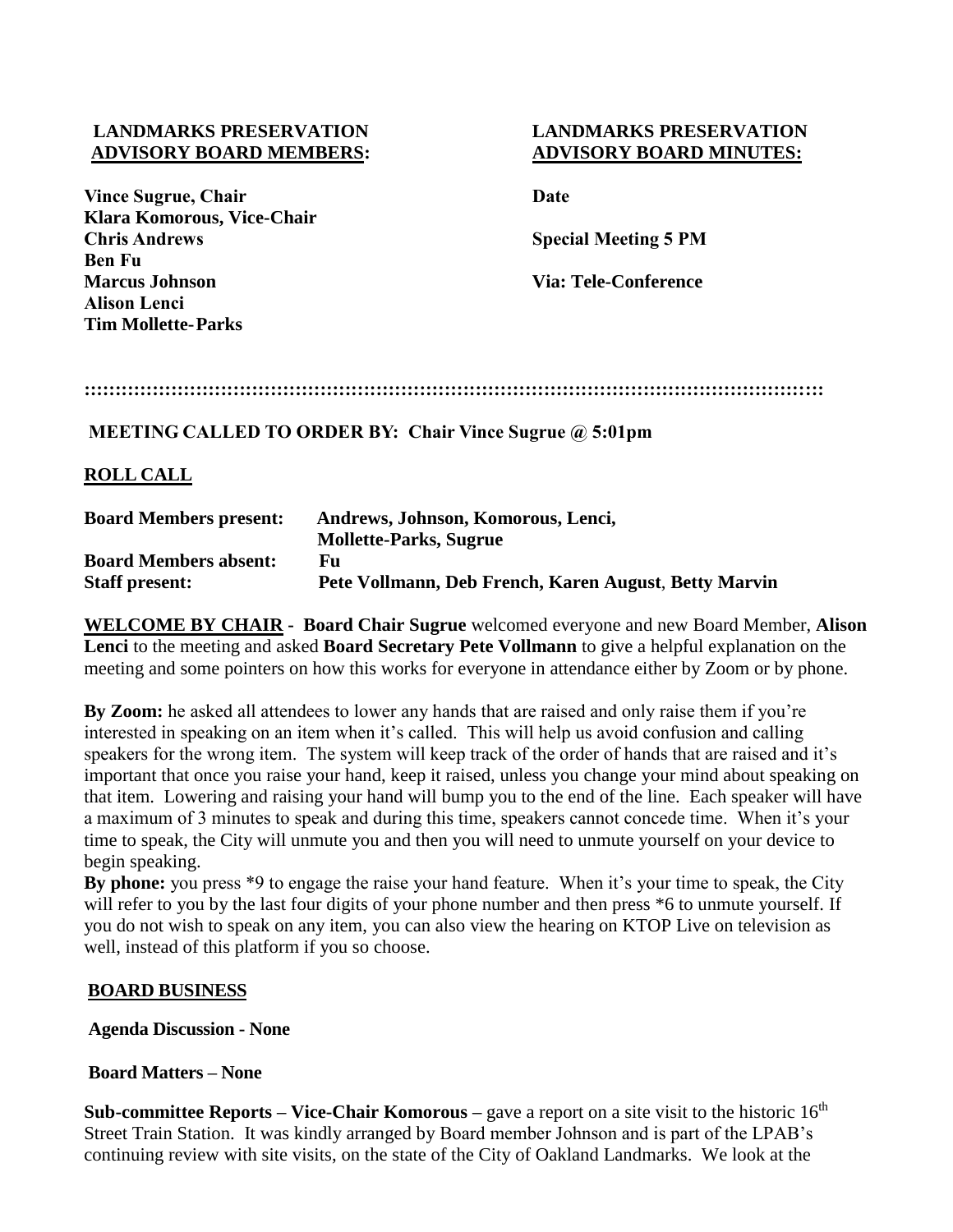#### **Landmarks Preservation Advisory Board, May 10, 2021 2**

current conditions of the Landmark and any potential issues. The site meeting was attended by Naomi Schiff, (OHA); photographer, Ted Kurihara; Betty Marvin & Karen August, City of Oakland; myself and my partner, architect T.J. Towey; and a representative from Bridge Housing. This is a very important City of Oakland Landmark and what I learned at the site walk thru, also very important to the history of Oakland. It has also a broader history because it's associated with the history of the Pullman Porters and the first all-Black union that they formed. Relative to the basic concerns about debris, openings and security issues, the site is secured with fencing, cameras, and Bridge continues to monitor, clean and make sure there are no trespassers/intruders. The major problems are water intrusion through the floor that's not being addressed, plaster falling off the walls, less & less fixtures and the remains of an original chandelier that's been badly damaged. Bridge had been renting the space for filming for HBO & Netflix, and those crews made modifications, including a built-in staircase, and we're not sure if they are reversible. We were no longer able to visit the elevated platform, which had been accessible earlier and, there's worry over continuing deterioration. Because of the changes of leadership at Bridge, there are no plans, no future use or rehabilitation and no funding for anything other than the routine clean-up and maintenance. I'd like either myself, Johnson, OHA, or all of us together, make a presentation to LPAB on the building, in the near future.

**Sugrue –** thanked Komorous for her report and stated, it was a little disturbing to hear about. I'm not sure if we need a motion but a presentation would be valuable considering that, a photographer was there to highlight the conditions. He asked staff if the Board needed a motion or is this something we can potentially schedule in an upcoming meeting. **Vollmann –** no, you won't need to make a motion In the past, we would have a Landmark of the Month presentation, and each Board member would take a turn giving a presentation.. If any of the Board members would like to make a presentation, they are certainly more than welcome to and we could put it on as an Informational Item. **Johnson –** having the Landmark of the Month presentations again, is something I look forward to. I wasn't a part of this particular site visit, but I can say, there are concerns outside of the building. In this area are homeless encampments, constant fires, and a need to maintain the grounds by keeping the debris, grass and weeds down. It doesn't take much for a fire to jump to Frontage Road and engulf the Train Station. I would appreciate if we could come back and talk about this but, with the history, that's a longer and dedicated presentation. The other properties we have concerns about and should be addressed soon would be the Moss House and the Montclair Fire House. I will continue to work with Vice-chair Komorous, so we can bring that forward.

## **Secretary Reports – None**

 **OPEN FORUM – No speakers for Open Forum**

## **INFORMATIONAL PRESENTATIONS** - **None**

## **APPLICATIONS –**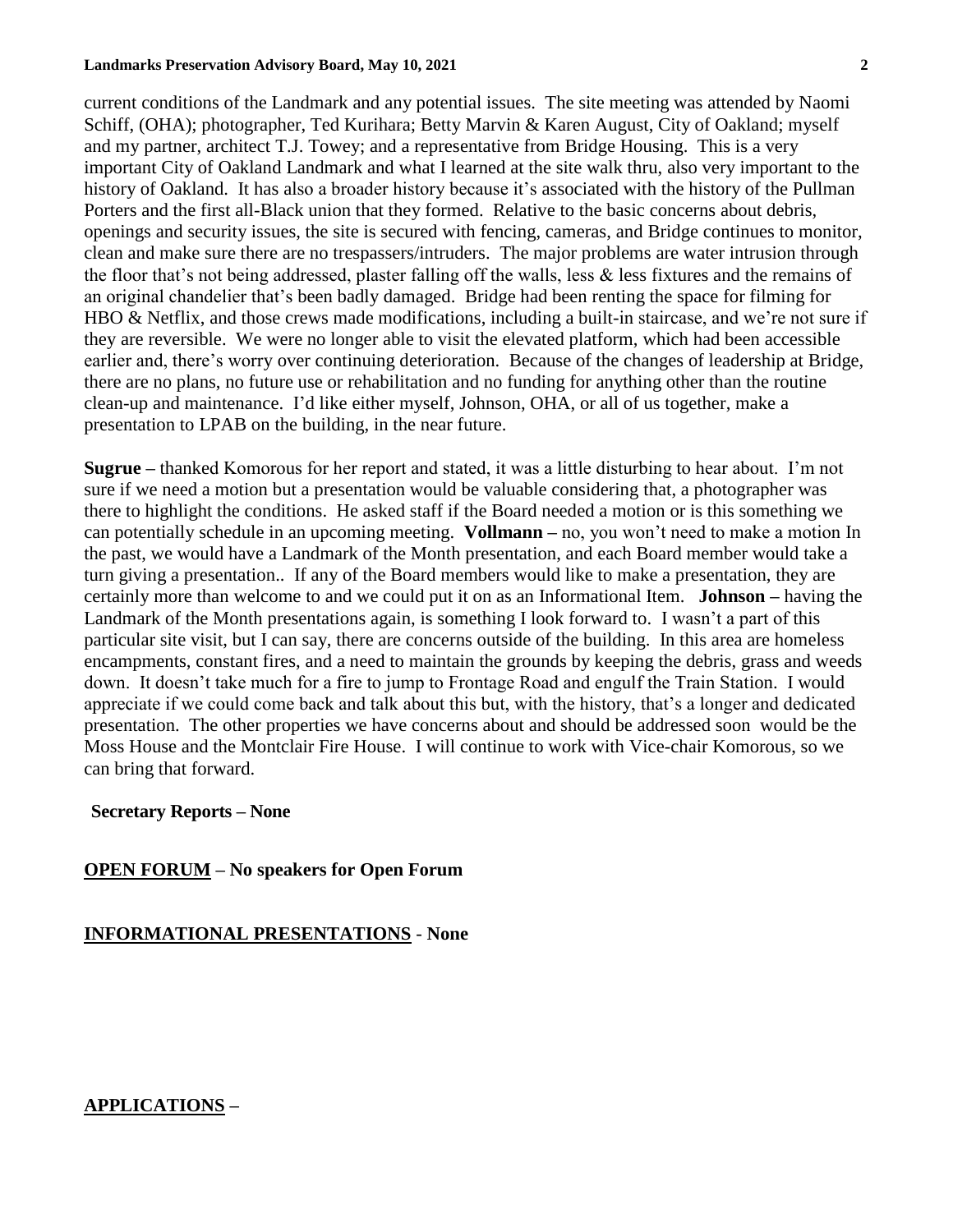| <b>Location:</b>                    | Peralta Hacienda Historical Park; 2465 34th Avenue, 2484 -2540 Coolidge Avenue, and                                                                                                   |
|-------------------------------------|---------------------------------------------------------------------------------------------------------------------------------------------------------------------------------------|
|                                     | 3300 Paxton Avenue and all of the existing park area; APNs: 027-0878-002-00; 027-0875-                                                                                                |
|                                     | 012-00; 027-0875-011-00; 027-0875-007-3, 008, 008-1, 009, 010, 013, 014, 015, 016, 027-                                                                                               |
|                                     | 0878-001, 003, 023, 024 and APNs for any other underlying parcels within the existing park                                                                                            |
|                                     | area<br>Revision and update to the Master Plan for Peralta Hacienda Historical Park to show the                                                                                       |
| Proposal:                           | phased work completed to date and anticipated in future phases, to remodel one (1) building,                                                                                          |
|                                     | a single family home (Coolidge Cottage, 2496 Coolidge Ave.) for use as a Youth Activity                                                                                               |
|                                     | Center, snack shack and offices, construct a new interpretive pavilion/outdoor event space,                                                                                           |
|                                     | complete furnishings including a community banquet table for food events, complete                                                                                                    |
|                                     | landscape and hardscape improvements along Coolidge Ave and throughout the park, and                                                                                                  |
|                                     | install site lighting and security fencing. The existing Peralta House Historical Landmark                                                                                            |
|                                     | located within the park will be retained (LM75211 and LM02159).                                                                                                                       |
| Applicant:                          | Holly Alonzo, Peralta Hacienda Historical Park                                                                                                                                        |
| <b>Phone Number:</b>                | $(510) 532 - 9142$                                                                                                                                                                    |
| Owner:                              | City of Oakland                                                                                                                                                                       |
| <b>Case File Number:</b>            | CM02160-R01                                                                                                                                                                           |
| <b>Planning Permits Required:</b>   | Revisions to the Major Conditional Use Permit (Master Plan); Regular Design Review for                                                                                                |
|                                     | alterations to a designated Landmark site (LM75-221); Minor Conditional Use Permit for park                                                                                           |
|                                     | elements and both Enclosed and Open Non-Residential Facilities                                                                                                                        |
| <b>General Plan:</b>                | Urban Park & Open Space                                                                                                                                                               |
| Zoning:                             | Open Space (OS); Special Use Park (SU)                                                                                                                                                |
| <b>Environmental Determination:</b> | Pending;                                                                                                                                                                              |
|                                     | An Initial Study/Mitigated Negative Declaration for the 2002 Master plan was approved by the<br>Planning Commission on November 20, 2002. CEQA Exemptions were granted for completion |
|                                     | of Phases $3 - 4a$ with adoption of revised Conditions of Approval.                                                                                                                   |
| <b>Historic Status:</b>             | 2465 34th Ave: City Landmark (LM75-221); Antonio Maria Peralta House (approximately                                                                                                   |
|                                     | 25% of the site) as well as being a State of California landmark (No. 925) and listed on the                                                                                          |
|                                     | National Register of Historic Places; DHP (Designated Historic Property); API anchor                                                                                                  |
|                                     | (Primary contributor); OCHS Rating A1+ Year 1996 Level R2. The Master Plan Update                                                                                                     |
|                                     | was reviewed by the Landmarks Preservation Advisory Board in April and July 2002.                                                                                                     |
|                                     | 2496 Coolidge Avenue: PDHP, possibly secondary importance, OCHS Rating C3 Year                                                                                                        |
|                                     | 1986 Level R1.                                                                                                                                                                        |
| <b>City Council District</b>        | 5                                                                                                                                                                                     |
| Status:                             | Pending                                                                                                                                                                               |
| <b>Action to be Taken:</b>          | Provide recommendations on the revisions to Bureau of Planning staff                                                                                                                  |
| For further information:            | Contact Contract Planner Becky Urbano at (510) 393-9274 or by email burbano@esassoc.com                                                                                               |

**Becky Urbano, contract planner –** did a presentation on the Friends of Peralta Hacienda Historical Park, who went through a Master Plan process in 2002. Over the years, they've been implementing various phases of the plan project. They have completed (at this point) four different phases and are preparing to implement the next phase. Because it's been so long since the Master Plan was last reviewed, staff had asked them to prepare a Master Plan update, that outlines both the current scope of work and the remaining future phases of work for the park. What we're asking the Board to do, is to look at this revised Master Plan update, the proposed work and the documentation prepared by the applicant, to provide guidance to staff, as to the conformance of the Master Plan update with the prior Master Plan and the (IS/MND), Initial Study/Mitigated Negative Declaration, that was adopted with the prior Master Plan. The range of work that has been completed to date includes demolition of several buildings along Coolidge Avenue, with the implementation of a multi-purpose field on that location; installing a 'pergola', a pavilion roof structure over the remains of one of the prior adobes on the site, extensive archeological testing, to identify more closely the boundaries of both the 1821 & 1840 adobes; installation of a performance stage; a playground, pathways, site amenities and improvements around the Peralta House itself. This current phase of work, builds around that prior phase, to construct a new Community Assembly structure in the historic core, with a raised platform and a roof, similar to the pavilion. Within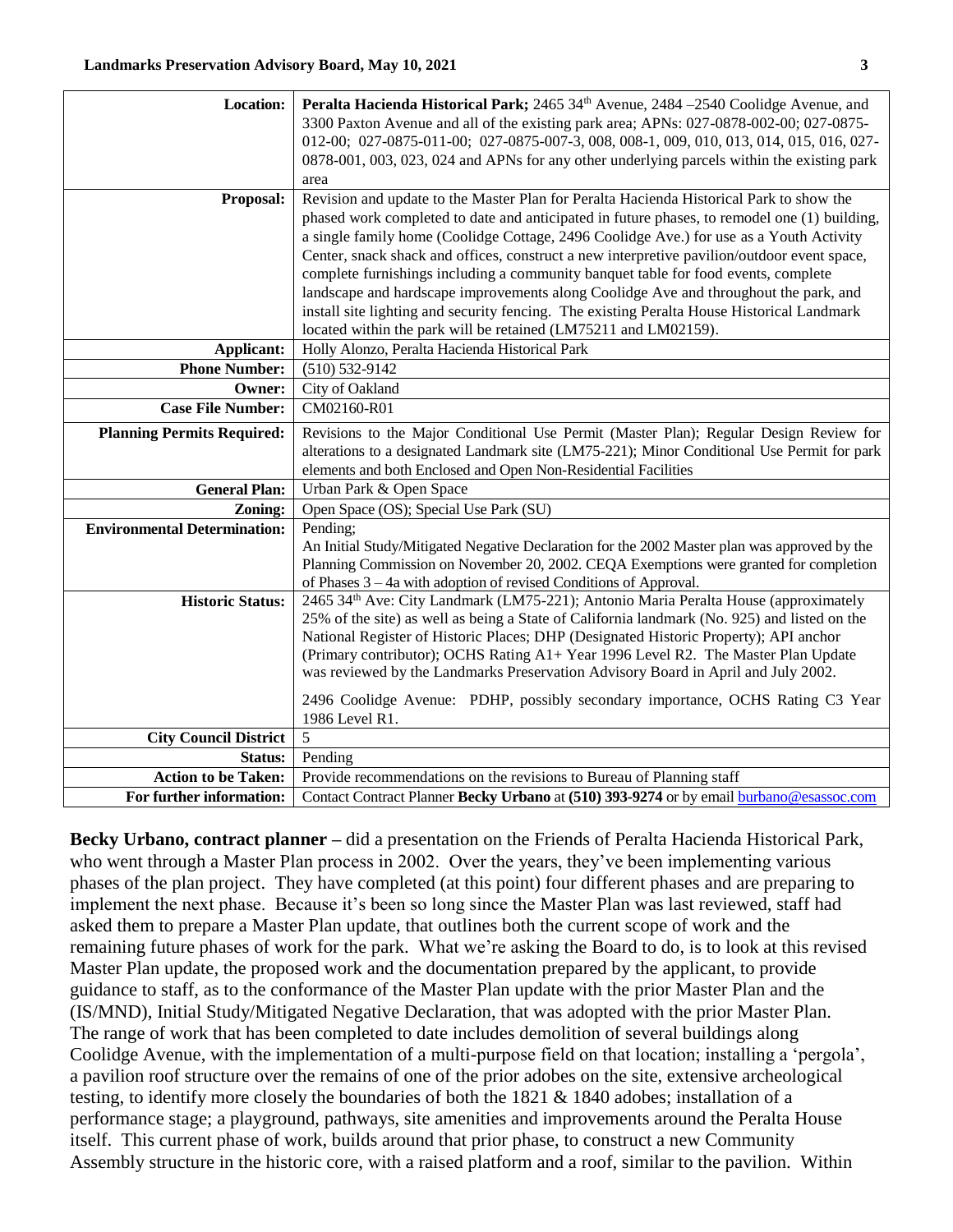#### **Landmarks Preservation Advisory Board, May 10, 2021 4**

that structure will be rotating panels, referred as the 'urban book'. These rotating historical interpretive panels can be rotated in space by a visitor for an interactive experience. The panels can also be locked in place, to form an enclosure at the boundaries of the building, to create a semi-enclosed space to enable evening events. Also, they've proposed a security fence around this area to secure it, when it's not being occupied.

Other improvements in this phase include work on the remaining house on Coolidge Ave. It is not considered a historic structure or part of the Peralta period occupation. The proposed project would remodel the interior, for use as office' and gathering space as the Youth Activity Center. There's no plan for exterior work on the house apart from minor repairs to windows and doors. Along with this phase, they also propose to install a concrete community banquet table, which was included in the original Master Plan, and several small additional storage lockers behind the house at 2496 Coolidge Ave. The multi-use field that was installed earlier in the 2002 Master Plan will be replanted in areas and expanded along with a new fence, new benches and new plantings in that area. Throughout the site, they plan on putting additional security lighting along the historic core and around the multi-use field.

Future phases: we're asking you to look at the installation of three new gardens near the Peralta House; an addition of public art space around the site, both near the existing adobe wall and along the ramp that goes down to the creek; expanding the existing stage to the dimensions that were originally proposed in the 2002 Master Plan; installing canvas shading between the stage and the new community assembly structure. They also wish to construct an additional bathroom facility, new paving and several small playground improvements to the existing playground near the cul-de-sac at the end of 34<sup>th</sup> Avenue.

The priority 2 future improvements (dependent on funding), would include: an additional pavilion over the 'barro pit' excavation site, which currently does not have any protection; interpretive materials and improvements to the outdoor seating at the creek ramp; expansion of the restroom building to include new storage and teacher classroom space; additional native garden landscaping; improvements to the creek to create ponds; hard scape for seating, new picnic tables; streetscape improvements along Coolidge and 34<sup>th</sup> Avenue including, trees, lighting and repairs to the walkway as needed. The final piece of the Master Plan update is an over-look platform.

What we're asking today, is to review the revised Master Plan and provide assistance to staff as to the design compatibility of the proposed project with the historic and architectural character of the Peralta Hacienda Historical Park, and to look at recommendations on the project's consistency with the required standards and findings. As part of the approval of the 2002 Master Plan, all work on the parcel is required to be compliant with the Secretary of the Interior's Standards. In the staff report, we've done a preliminary assessment of the Standards and have found that the proposed project is indeed compliant. Part of the current project requires conformance with the regular Design Review criteria. Because there is a Landmark on the site, there is an additional Design Review regarding the Landmark, and staff has found that the proposed project appears to be in compliance with the Design Review for the Landmark. We believe that the size and design of the proposed alterations are consistent with those already found on site and were previously approved in the 2002 Master Plan. The 2021 Master Plan update varies slightly from 2002 with some additional finishes. Overall, the proposed project is in conformance with the Master Plan.

**Holly Alonzo, applicant, Peralta Hacienda Historical Park –** thanked Ms. Urbano for her report and did a PowerPoint presentation on the historical site. Our vision and mission is that every human being makes history. To recount the history of the park, in 1820, the Spanish Governor presented to the Peralta family, 45,000 acres of land including Oakland, Berkeley and 5 other cities, already home to the Native Americans. The Peraltas proceeded to build the 1821 Adobe, which they occupied for 8 years, and, 8,000 longhorns and 2,000 horses once roamed here. That Rancho history was forgotten by the second half of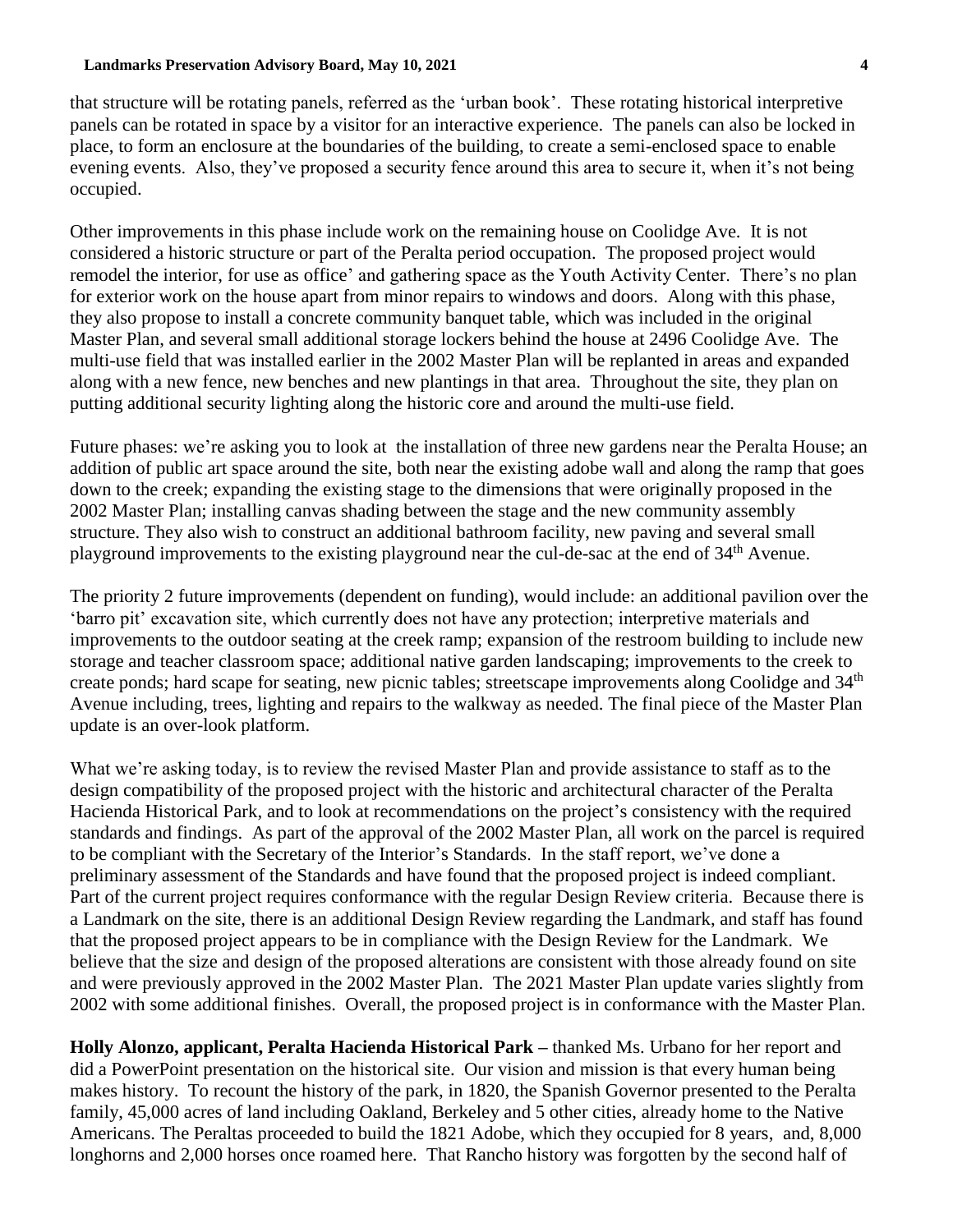#### **Landmarks Preservation Advisory Board, May 10, 2021 5**

the 20<sup>th</sup> century but it's now remembered again through the activism of the Friends of PHHP and seeing the potential of this site to illuminate the history of the Oakland area. The 1870 Antonio Peralta House is the 'crown' of the site. It's in the National Register of Historic places, thanks to the successful application made by the Friends. It's also State Landmark 925, on the Juan Bautista de Anza National Trail, and very active in the National Park Service Trail program. Most recently, PHHP was given the National Museum Medal in 2017, for its outstanding services to the community. The Peralta House exterior has been restored to its 1870's condition along with the parlor, with furnishing and fixtures from that era. Both the Antonio Maria Peralta House and the Adobe Headquarters-Rancho San Antonio, are Oakland Landmarks, 10 & 11, Ordinance # 9195, 8/5/1975.

The Master Plan was approved unanimously in 2002 by; Landmarks, Planning and all the required committees. It's been a sincere pleasure filling out this Master Plan, realizing it over the past 20 years and seeing the pieces put together and, seeing the pleasure and benefit that the community gets from this site. The four phases built to date are, III-A, ??; III-B, the Community Activity Center, surrounded by an authentic orchard; III-C, built an ADA ramp to the creek area; IV-A, created the pavilion over the 1821 Adobe footprint. The Phase III element has a main walkway into the park lined with pear trees, with four interpretive panels embedded along the way; an adobe wall with interpretive niches and four outdoor murals; a community stage and a history-themed playground with interpretive signage.

As we created these phases, we were developing programs to take place in them. The Community Exhibit Development Partnership, that created a continuous stream of community voices (Faces of Fruitvale), opened to the public in 2001. We also did an exhibit on Black History called, 'What I Hear, I Keep," with Master Plan architect and sculptor, Walter Hood. We have numerous festivals including the Khmer New Year and the Guatemalan Festival, restoring and passing on traditions to new generations. Our main exhibit recently, The Undocumented Heart, began as an art workshop, community dialogues, an art exhibit by local artists, a street theater piece and now is becoming a documentary film. And every May, Mexican dancers come from all over the state to celebrate Mayan Dawn Ceremony in the Native Plant Garden. We have youth programs including Camp Ace, that teaches year-round Arts, Culture and Environmental programs and give s120 scholarships each summer to low-income community members.

The next phase of five main elements (with Proposition 68 funding) will include the Community Assembly structure, which was already in the original Master Plan; renovating the interior of the Coolidge House into a new Youth Activity center; food event area, with new banquet tables; refurbishing the Native Plant Garden with benches, borders and lighting for lawn area, and lighting throughout the park. The only variance from the Master Plan is the gallery panels, which will be placed slightly differently for accessibility and visitor flow and can be rotated to shelter the audience for evening events.

There are 19 elements in the future phases, including: finishing work on the Ethno-Botanical, Community and Butterfly Gardens; entry areas at the top of the park; playground improvements; ADA ramp down to creek, with ecological interpretation of the area; structure existing restroom; street planting and other streetscape, surface and land improvements. The future phase variances from the Master Plan are as follows: add potting shed, add public restroom, enhance existing playground and protect the archaeological reveal of the ranch era, by adding a roof and storage space.

**BOARD QUESTIONS – Sugrue –** stated that he visited the park and was beyond impressed with how much of an outdoor museum it is but has concerns about the current bathroom situation. In relation to the Master Plan, it looked like work had already been done, but it looked like part of the Peralta building. He wanted to know from either staff or Ms. Alonzo, what the plans are in terms of an actual bathroom that can be used. **Ms. Alonzo –** there are two fully functioning bathrooms that are open from 9:30am to 5:30pm in the Peralta House when staff is present but locked when staff leaves, due to vandalism.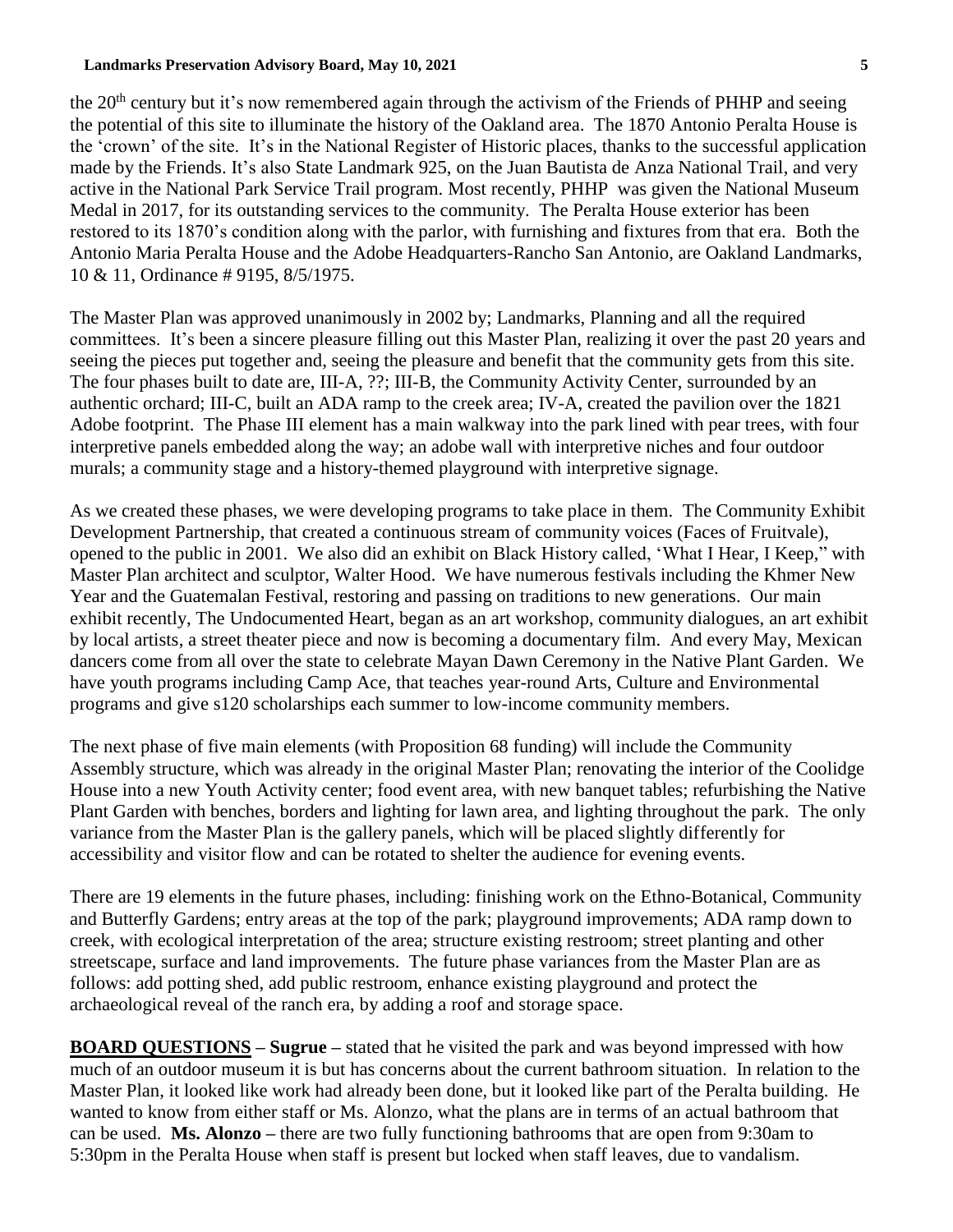**Heather Klein, Planner IV, City of Oakland –** there are two restrooms included in the Master Plan; for Phase 4, one will be placed close to the entrance and one (in the future phase) will be located near the creek side of the historic core.

**PUBLIC COMMENTS/QUESTIONS** – **Naomi Schiff, Oakland Heritage Alliance (OHA) –** gave a little history about being a member of the Chinatown Central Community Development Advisory Board in 1993. Our job was to spend a small amount of money that went to the neighborhoods. We were in the downtown area and we had to spend a little on this and that because every non-profit was quartered in the area. I learned about Ms. Alonzo's group and the Peralta Hacienda, and they were focusing their resources on one project and how effective that seemed, to not split it up into a million pieces and to devote substantial federal money to get something going in an area that had been very ignored. It is so amazing after 40 years to see how far it has come and to see how there are still aspirations and attempts to get funding. I think it is a very noteworthy example of focus and that it's a wonderful thing. It has paid off and has helped many people over many years to be involved in their neighborhood with their many different cultures, heritages, backgrounds and with knowing each other. I'm in total support, and it's an example for us to look at long-term efforts and focused spending over many years.

**BOARD COMMENTS – Komorous –** offered 'nothing but appreciation and praise'. It's an amazing plan and worth it for us, to encourage it in every way. I feel that the Board could heartily support the staff recommendations in the staff report. **Andrews –** wanted to second how impressive the plan is, and the landscape element is well tied together. Overall, this is a tremendous community effort and he is looking forward to visiting the park.

**Mollette-Parks –** visits the park at least twice a week and lives within walking distance. It's amazing to witness the programs develop. He appreciates the thought of the Master Plan and strongly supports staff's finding and the Master Plan update. He will keep his fingers crossed for the Proposition 68 application and looks forward to seeing it unfold. **Sugrue –** thanked everyone for work on this. This is a template that needs to be used for parks throughout Oakland. So many of our parks have wonderful historical significance but this park turns a space into a place where you can interact with it. I'm beyond impressed. Sugrue asked the Board if they wanted to formalize their support for this project in the form of a motion for the record.

**Komorous –** made a motion: that the LPAB fully supports the revisions to the plan and, agrees with all the staff recommendations. Also, regarding compliance of the project with Policy 2.4 of the Historic Preservation Element; we say absolutely, all the proposed Master Plan, including all the changes, follows all the Historic Preservation guidelines. Our only comment is to please approve this plan, fund and proceed with it. **Vollmann** did a verbal count; **6 ayes – motion passes.**

**ANNOUNCEMENTS – Sugrue –** announced that this will be Pete Vollmann's last meeting as Secretary and wanted to thank him for being 'absolutely incredible' and so much fun to work with. I'm beyond appreciative of you and everything that you've done, 'you rule'. I'm sure others have nice things to say about you also. **Komorous –** wanted to extend her appreciation and thank Pete for all his work and wished him well. **Andrews –** I know Pete is going to say he's just doing his job, but he's done a great job. Now he can get back to the pile of paper on his desk as a planner; he thanked him again. **Johnson –** you've been a great staffer and resource and I wish you continued success. You've provided a quality level of service that was much appreciated. **Vollmann –** I'll still be seeing you, just not in this capacity. I'm sure I'll still have items coming to you, before the Board. You guys will be in good hands with Karen August and thank you all.